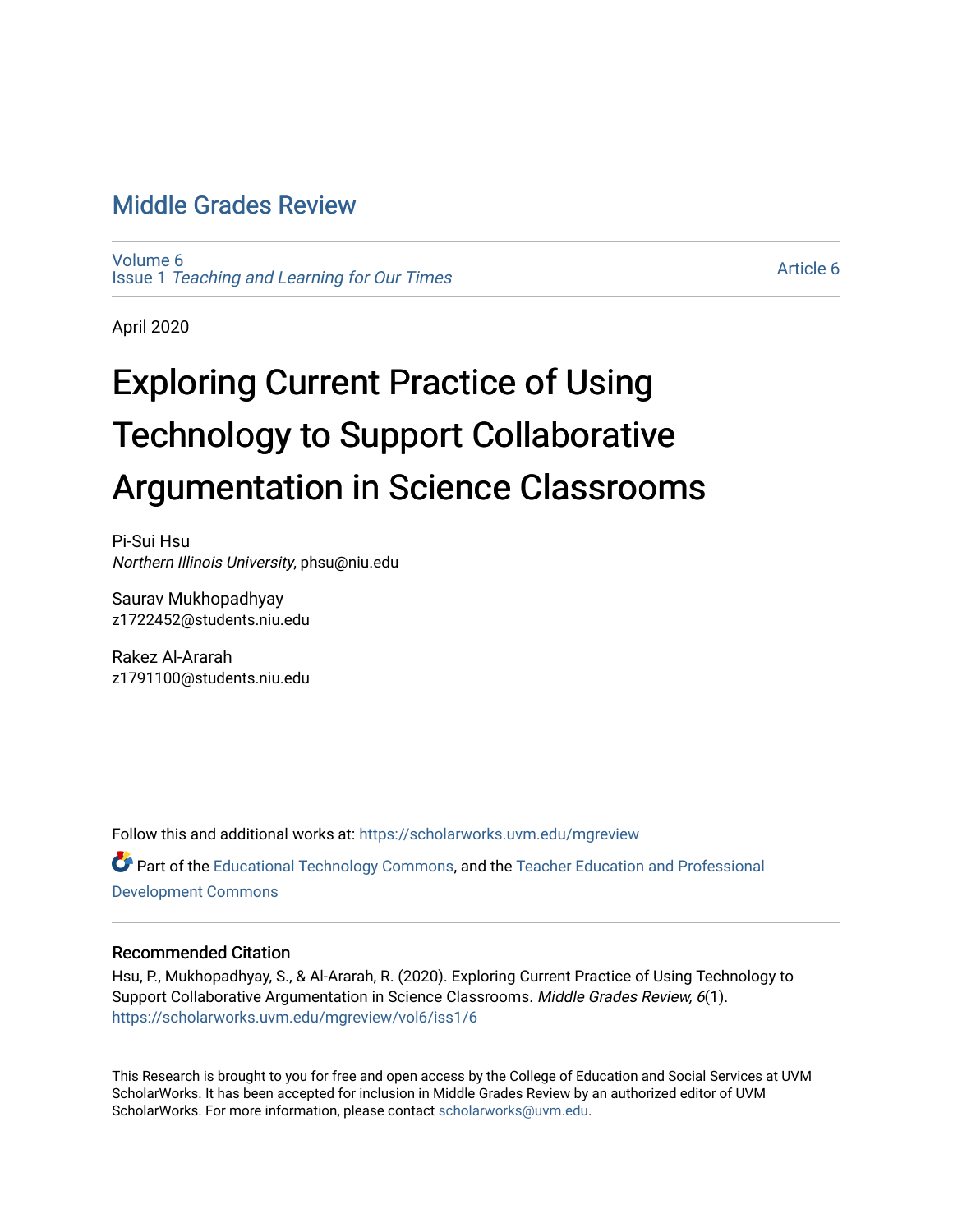# Exploring Current Practice of Using Technology to Support Collaborative Argumentation in Science Classrooms

# Cover Page Footnote

The authors gratefully acknowledge the financial support provided by the College of Education Dean's Partnership Grant at the Northern Illinois University; and Gail Jacky for editing the manuscript; without which this work would not have been possible.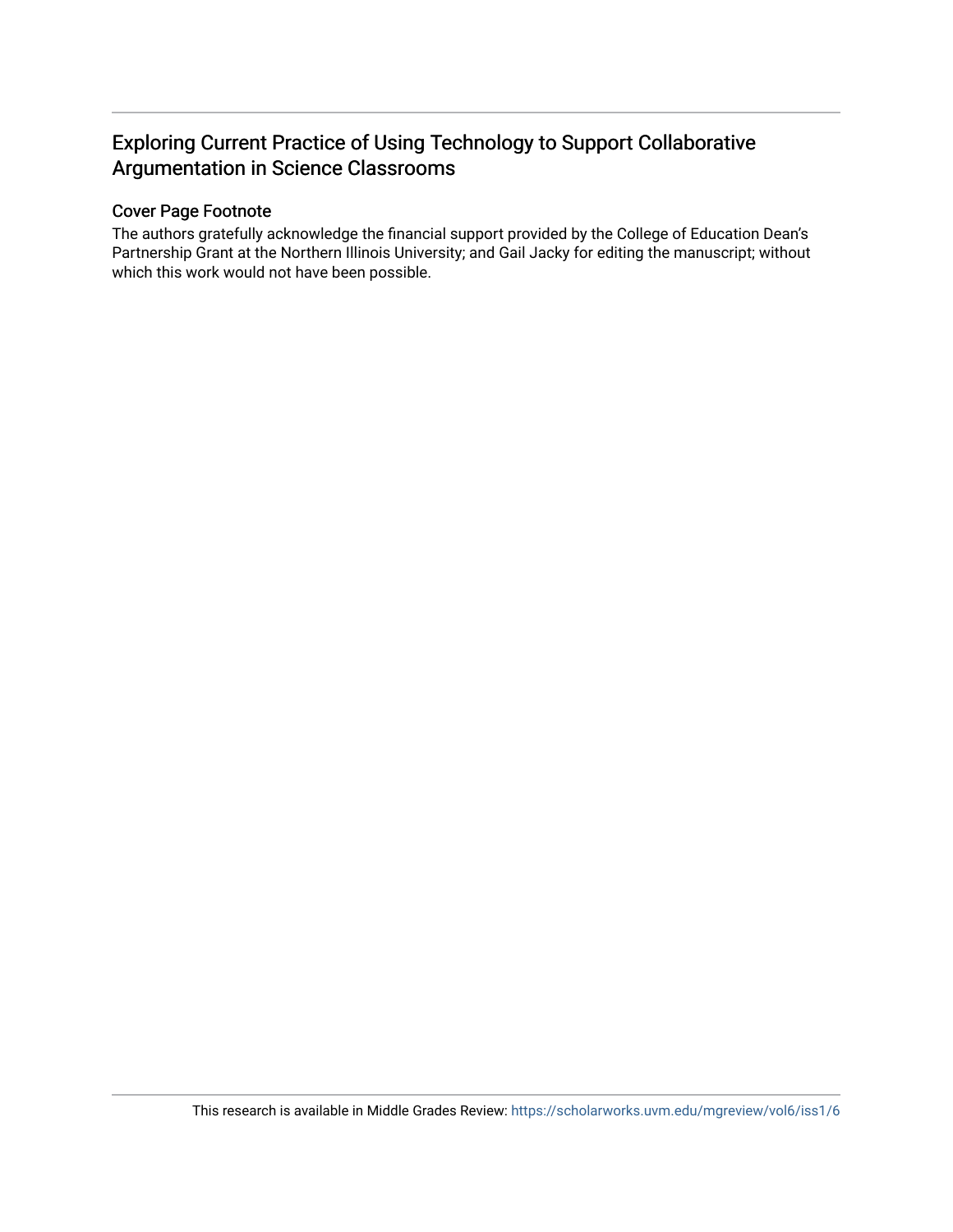# **Exploring Current Practice of Using Technology to Support Collaborative Argumentation in Science Classrooms**

**Pi-Sui Hsu***, Northern Illinois University* **Saurav Mukhopadhyay***, Northern Illinois University* **Rakez Al-Ararah***, Northern Illinois University*

#### **Abstract**

The purpose of this qualitative study is to explore how middle school science teachers enact the practice of using technology to support collaborative argumentation in their science classroom. This study employs qualitative case study and drew on data sources of interviews and observations. This study identifies two themes. Six teachers regard scientific argumentation as an important science practice, but five of them integrate this practice into their science class without formally introducing it. All teachers integrate different forms of technology to engage students in scientific argumentation. The findings suggested there is a need to provide professional development for teachers to learn about scientific argumentation. The findings can be used as a basis for the design and development of professional development training experiences for in-service teachers.

#### **Introduction**

Recently, the Next Generation Science Standards (NGSS Lead States, 2013) identified scientific argumentation as one of the eight essential science practices for students. Scientific argumentation is a form of logical discourse that involves arriving at an agreedupon position among members of a group (Andriessen, 2006) and is practiced when scientists build on and refute one another's theories and empirical evidence to arrive at scientific conclusions. Sampson, Enderle, and Walker's (2012) view of scientific argumentation is consistent with earlier views (e.g., Andriessen, Baker, & Suthers, 2003), but they expanded the definition of scientific argumentation and viewed it as a social and collaborative process of proposing, supporting, evaluating, and refining ideas to make sense of a complex problem to advance knowledge.

A number of researchers (Kuhn, 1993; Walton, 1996) have defined essential elements of argumentation: position, reason, evidence, counterargument, and rebuttal. Position refers to an opinion or conclusion about the main question that is supported by reason. Evidence is a separate idea or example that supports reason or counterargument/rebuttal. Counterargument refers to an assertion that counters another position or gives an opposing reason. Rebuttal is an assertion that refutes a counterargument by demonstrating that the counterargument is not valid, lacks as much force or correctness as the

original argument, or is based on a false assumption.

In light of the reform efforts, researchers have used different approaches to develop curricula to help middle-school students hone argumentation skills in formal learning environments (Iordanou, 2010; Kuhn, 2010). For example, Crowell and Kuhn (2014) developed a collaborative argumentation curriculum in which 56 students (sixth, seventh, and eighth graders) attending an urban middle school with a predominantly Hispanic and African-American lower and lower-middle socioeconomic student population participated twice a week for three years in the experimental group. The control group participated in a traditional whole-class discussion. Crowell and Kuhn's (2014) findings indicated that the verbal argumentation skills of the experimental group outdistanced those of the control group in the final assessment.

Young adolescence is a critical age in which argumentation skills develop (Belland, Glazewski, & Richardson, 2011). Theoretically, young adolescents should be able to comprehend and construct arguments; however, empirical evidence does not confirm these expectations. Students usually provide insufficient or inconclusive evidence to support their arguments (Walton, 1996), have difficulty distinguishing evidence from explanation in support of a claim, or lack the ability to provide counterargument (Crowell & Kuhn, 2014). When asked to generate argumentation for or against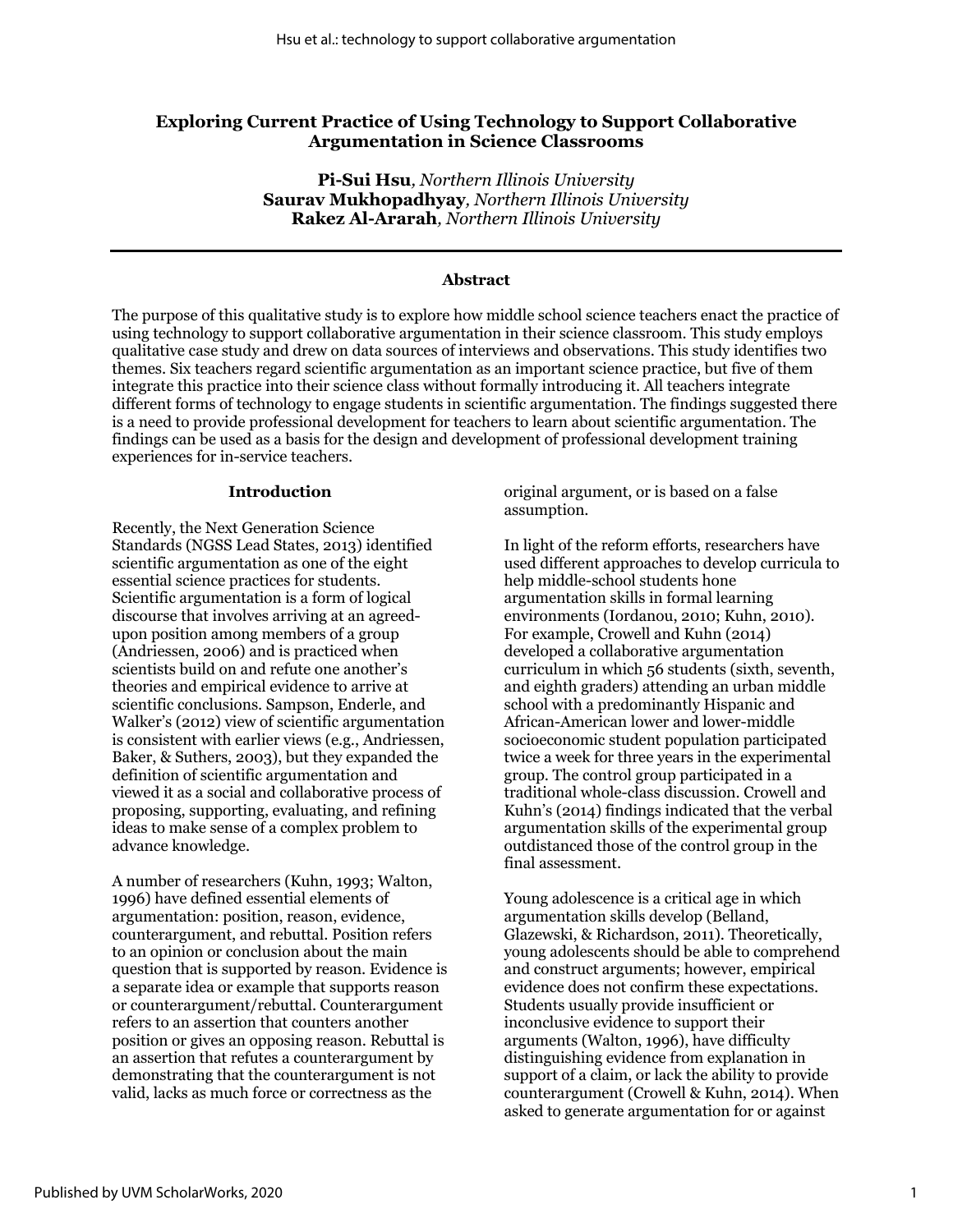their own positions, students typically provide more reasons to support their own position and fail to identify points of conflict to rebut others' argumentation (Crowell & Kuhn, 2014).

In the middle grades, science becomes more difficult and abstract. Piaget (1972) posited that children progress through four stages. At the sensorimotor stage (birth to 2 years old), the infant builds an understanding of himself or herself and reality through interactions with the environment. At the preoperational stage (ages 2 to 4), the child is not yet able to conceptualize abstractly and needs concrete physical situations. At the concrete operations stage (ages 7-10), the child begins to think abstractly and conceptualize, creating logical structures that explain his or her physical experiences. But according to Piaget's four stages of cognitive development, young adolescents (usually ages 10 to 15) should reach the fourth stage of cognitive development, the formal optional stage, and be able to logically use symbols related to abstract concepts, such as science. They should be able to think about multiple variables in systematic ways, formulate hypotheses, and consider possibilities. They should also be able to comprehend abstract relationships and concepts. However, middle-school students progress through the cognitive development stages at different rates, and some young adolescents might still be at the third stage of cognitive development, the concrete operational stage. They cannot think abstractly or hypothetically. Scientific argumentation can serve as a form of social negotiation and is a powerful force in the cognitive development of learners (Driscoll, 1994). Similarly, Bruner (1986) explains that learning is a communal activity or sharing of culture. By engaging in social negotiation, learners have the opportunity to share their understanding with others while others do the same with them. This provides multiple perspectives to each learner through a negotiation process between learners, resulting in better understanding and learning outcomes. Social negotiation provides opportunities for young adolescents to think hypothetically about the issues and assess multiple outcomes (Christie & Viner, 2005), which supports the development of abstract thinking and reaches the fourth stage of cognitive development, the formal optional stage.

Previous research on scientific argumentation (Crowell & Kuhn, 2014; Felton & Kuhn, 2001; Kuhn, Goh, Iordanou, & Shaenfield, 2008;

Kuhn, Wang, & Li, 2010) has shown that integrating the instructional practice of collaborative scientific argumentation into the curriculum can lead to increases in students' scientific argumentation skills at the middle school level. Additionally, teachers' classroom uses of technology have become more and more prevalent and varied. It is believed that teachers' integration of technology into classrooms for higher-order tasks will ultimately lead to increased student learning (Trust, 2018). That is, higher-level technology use will enhance every aspect of students' learning experience across curricular areas so the students will grow intellectually rather than merely develop isolated technology skills. Hennessy et al. (2007) found that when teachers integrated technology to encourage students to engage in "What if" explorations in the science classroom, this practice resulted in supporting students' construction of links between scientific theory and empirical evidence; that is, collaborative scientific argumentation. Thus, this study aims at exploring the intersection of collaborative scientific argumentation and technology integration and to study how middle school science teachers enact the practice of collaborative scientific argumentation in their science classrooms with the support of technology. The following research question was addressed: How do middle school science teachers enact the practice of collaborative scientific argumentation in their science classrooms with the support of technology?

#### **Literature Review**

#### **Collaborative Argumentation**

Collaborative argumentation is a technique for arriving at an agreed-upon position among members of a group (Andriessen, 2006). Andriessen distinguished between debate and collaborative argumentation. In debate, students learn how to prevail over an opponent, which is an emphasis in the legal domain. Contrarily, collaborative argumentation is practiced when scientists build on and refute one another's theories and empirical research to arrive at scientific conclusions. In the classroom, students are typically engaged in collaborative argumentation activities in groups. In Suthers, Vatrapu, Medina, Joseph, & Dwyer's (2008) quasi-experimental study, for example, pairs of college-level physics majors from various geographic locations synchronously collaborated on a science challenge problem using an online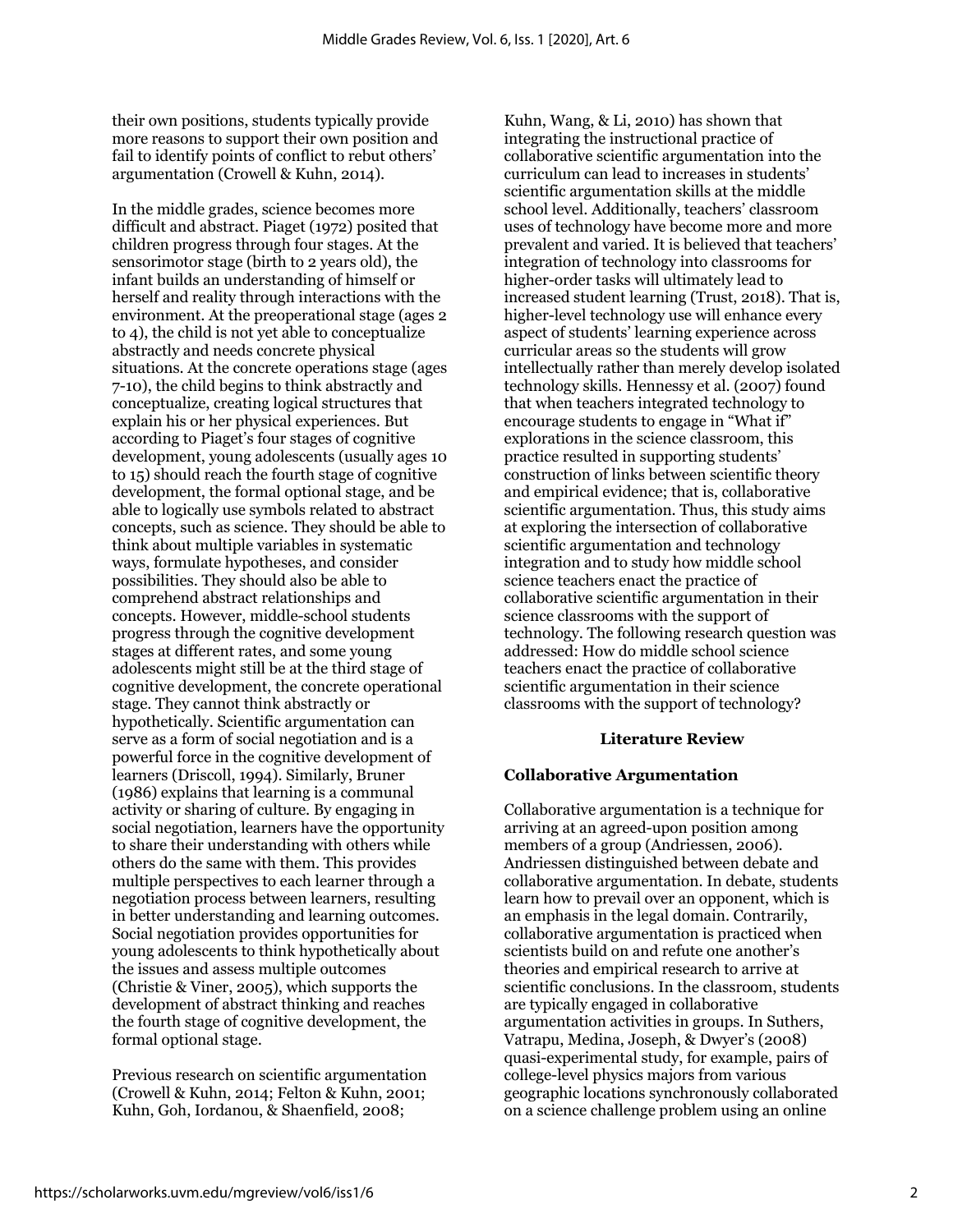application. The students began constructing an argument, saw a counterargument appear, and then began discussing the counterargument with its creator via the online application. In Authors' (2015) study, during the first two days of the collaborative argumentation activities, the students were allowed 40 minutes each day to engage in verbal collaborative argumentation with their team members pertaining to the question, "Which form of alternative energy is the best?" After each team came to a consensus about a form of alternative energy, each team used an online application to post reasons and evidence. Starting on the third day, intercountry argumentation was initiated. Each team from the US was paired with a corresponding country from Taiwan, with teams choosing distinct answers to the posed question. Each team read the opposing team's reasons and evidence and provided a counterargument in the online application. The teams then read the counterarguments, decided collaboratively how to rebut these counterarguments, and then posted their rebuttals in the online application.

Researchers have viewed collaborative argumentation as a key way in which students can learn critical thinking, reasoning, and problem solving (Cho & Jonassen, 2003; Jonassen & Kim, 2010). Kim, Anderson, Nguyen-Jahiel, and Archodidou's (2007) study examined collaborative argmentation among 10 groups of fourth and fifth graders in a text-based online system. Analysis of the students' argumentation showed that eight schemes were used by most groups. One example of the argumentation schemes is to manage participation of classmates by saying, "What do you think, NAME?" Once an argumentation scheme emerged, it tended to spread to other students and to last for the whole argumentation period. The spreading effects promoted students' learning of reasoning strategies and thinking skills. The other schemes include supporting or opposing other students' argumentation, validating other students' argumentation, extending the story world, and making the argumentation more explicit.

Researchers also viewed collaborative argumentation as a way in which students can develop individual argumentation skills (Felton & Kuhn, 2001; Kuhn et al., 2008; Kuhn, Wang, & Li, 2010). Kuhn and Udell (2003) found that a peer dialogue group showed increased frequency of powerful argumentation skills and an improved quality of individual argumentation

compared to a non-peer dialogue group (13- to 14-year-olds). Crowell's (2011) study examined whether middle level students' (grades sixth, seventh and eighth) engagement in a three-year argumentation curriculum on social issues promoted development of argumentation skills, specifically the use of direct counterargument. Analysis of their essays and argumentation indicated that performance of the experimental group exceeded the control group. At the final assessment, the students in the experimental group demonstrated more sustained direct counterargument sequences than the students in the control group. Cho and Jonassen (2013) integrated collaborative argumentation strategies to help college level engineering students develop argumentation schemas. They found that collaborative argumentation groups generated more argumentation, more counterarguments, and more rebuttals. When engaged in collaborative argumentation, the students were able to develop and transfer argumentation schemas to new contexts. Additionally, research (e.g., Belland et al., 2011) has shown that collaborative argumentation leads to a broadening and deepening of argumentation by stimulating cognitive processes like elaboration, self-explaining, and rethinking concepts and is an effective strategy for learning argumentation skills.

Several studies (Carr, 2003; Easterday, Aleven, Scheines, & Carver, 2009) have explored the potential of collaborative argumentation for developing content knowledge and increased science achievement, resulting in mixed findings. Easterday et al. (2009) conducted a study in which the students learned how to engage in causal reasoning on public policy problems. The study compared the effects of three conditions under which students were asked to analyze a problem. These conditions included (a) problem presented as text only, (b) problem presented as text with an additional pre-made causal diagram, and (c) problem presented as text with a computer-assisted program that students could use to actively construct a concept map from the text. Scores on the transfer test were significantly better for students in the third condition. The authors' (2015) quasi-experimental study explored how seventh graders in a suburban school in the US developed argumentation skills and science knowledge in a project-based learning environment that incorporated a computerassisted application. A total of 54 students (three classes) comprised this treatment condition and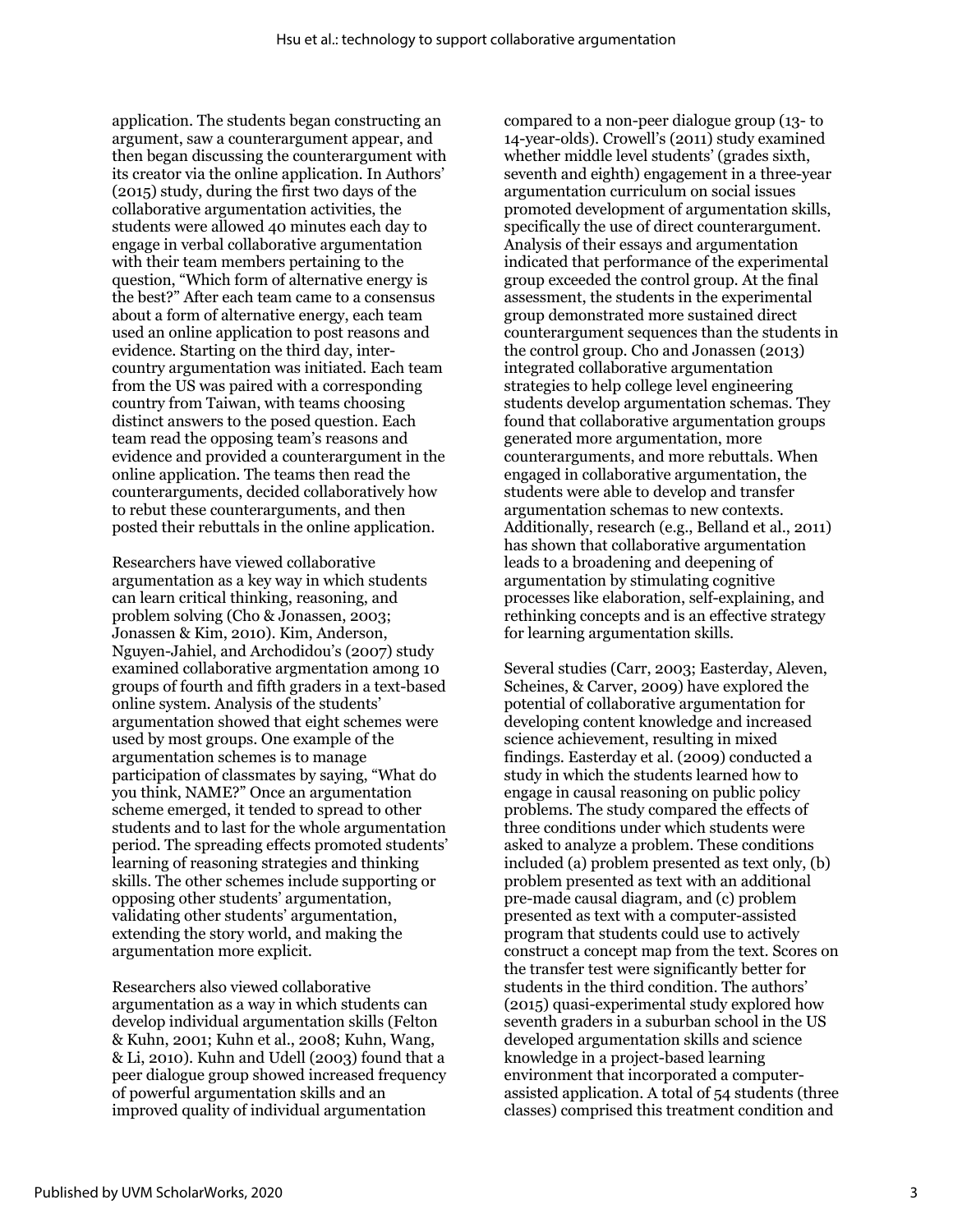were engaged in collaborative argumentation that incorporated a computer-assisted application, while a total of 57 students (three classes) comprised the control condition and were engaged in collaborative argumentation without the computer-assisted application. This study concluded that collaborative argumentation incorporating a computerassisted application was effective for improving students' science knowledge. Carr (2003), however, had contrary findings, indicating that a computer-supported environment is not necessarily better than traditional methods for promoting learning outcomes. In Carr's study, second-year law students in a treatment group worked on legal problems in small study groups with access to QuestMap, a computer-assisted program, while students in a control group either worked alone or in small groups without QuestMap. The students in the treatment group did not outperform those in the control group on the final exam.

#### **Integrate Technology to Support Collaborative Argumentation**

In this study, technology integration is broadly defined as the use of hardware such as laptops, scanners, smart boards, document cameras, digital cameras, digital camcorders, and Chromebooks, as well as related software and the Internet, in classrooms to enhance learning (International Society for Technology in Education, 2005). Research (Hsu, Van Dyke, Chen, & Smith, 2016; McCrory, 2006) has identified potential affordances of technology for supporting collaborative argumentation.

The first potential affordance, *representation*, refers to providing representations of ideas and processes that are difficult or impossible to characterize without technology. Examples include the use of online concept-map software to support collaborative argumentation (Author 2016; Suthers et al., 2008). Research shows that visualizing arguments graphically through a concept-map software enables students to see the structure of the argument, thus facilitating more rigorous construction and communication (Kiili, 2012).

The second potential affordance, *information*, refers to providing access to data and content on the Internet, such as earthquake data from around the world (Blank, Almquist, Estrada, & Crews, 2016). Another example is an online GIS tool, referred to as the H2OMapper. It is a

watershed data management system designed to directly support teachers and students in studying middle school earth science (Baker, 2015).

The third potential affordance*, collaboration*, refers to facilitating communication and interaction with peers and experts. Specifically, interactive whiteboard (e.g., smart boards) studies were conducted in classroom settings but were primarily directed toward orchestration with a central teacher position emphasizing verbal interaction (Davidsen & Vanderlinde, 2016). Higgins, Mercier, Burd, and Hatch (2011) investigated the process of integrating multitouch tabletops into teaching and learning activities and found that children tend to more positively collaborate in activities based on multi-touch tabletops than in paper-based tasks.

# **Pedagogical Beliefs and Technology Integration**

Teachers' beliefs refer to the internal constructs that help them interpret experiences and guide specific teaching practices (Pajares, 1992). In teacher-centered learning, teachers believe they are the authorities of knowledge and a change in external behavior can be achieved through a large number of repetitions of desired actions (Skinner, 1938). Thus, teachers who have teacher-centered beliefs tend to believe in using technology for low-level learning, such as to teach remedial skills, and in using a single technology to support a lecture or other teachercentered practices. On the contrary, according to constructivist learning beliefs, teachers are facilitators of the learning process as they support students' construction of their knowledge via collaboration or other engaging activities (Driscoll, 1994; Vygotsky, 1978). Thus, a number of studies (e.g., Ertmer, 2005; Levin & Wadmany, 2008; Mama & Hennessy, 2013) have suggested that teachers who have constructivist learning beliefs tend to believe that technology should be integrated more frequently for high-level learning such as engaging students in inquiry-based activities, collaborating with peers at a distance, supporting student activities such as problemsolving, and using multiple technologies such as spreadsheets and concept maps as well as presentation tools to organize information from the Internet. This study explored teachers' pedagogical beliefs about learning environments as well as their uses of technology in facilitating the practice of scientific argumentation.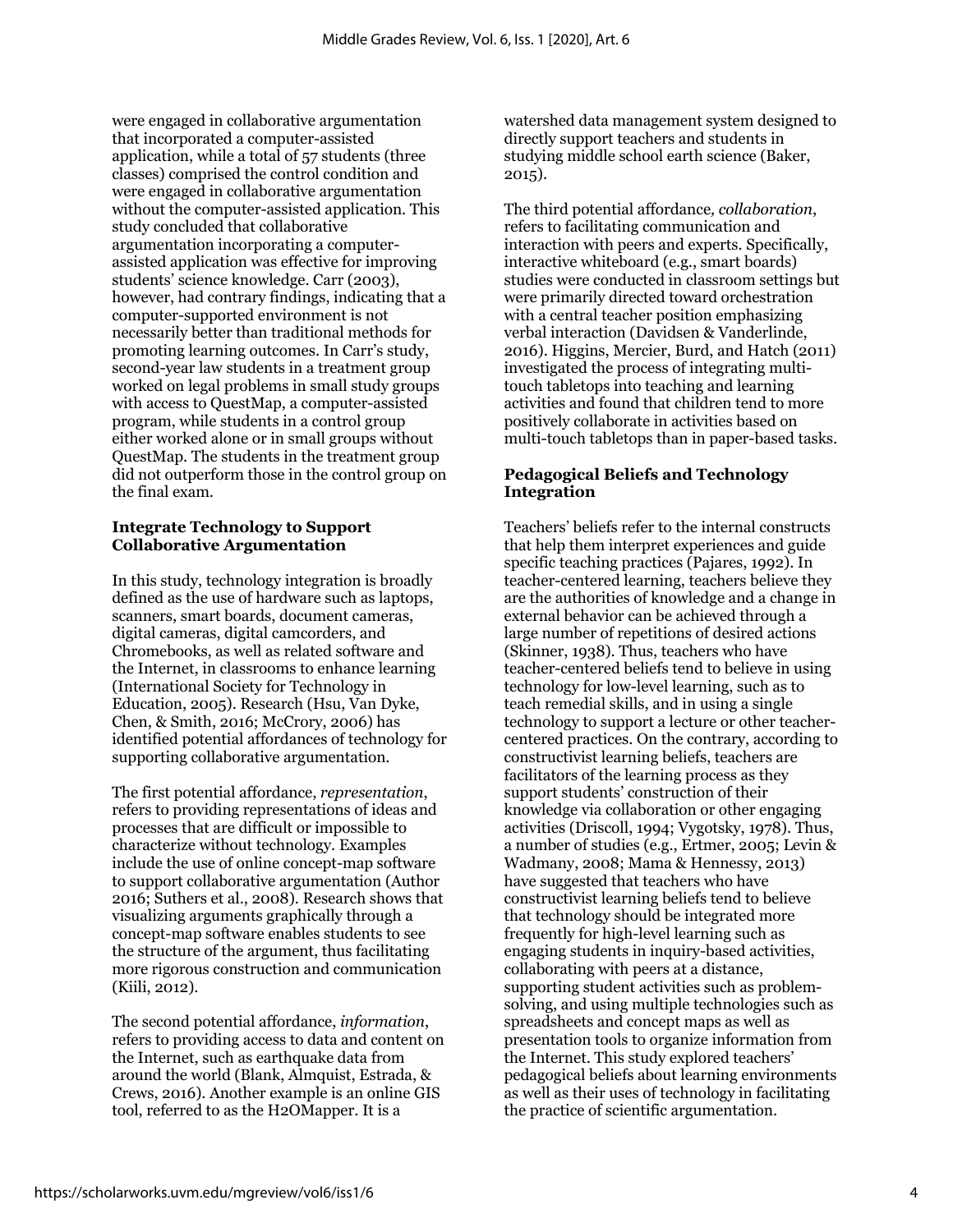#### **Methods**

This study used a qualitative research methodology, specifically case study research design (Stake, 1995), to explore answers to the research question. The first researcher was responsible for sampling the participants, collecting the data, and analyzing the data, while the second and third researchers assisted with the data analysis process.

#### **Context and Participants**

This study was conducted with teachers who taught in school districts that had a partnership with a large university in midwestern US. These school districts were located in the urban, suburban and rural areas within one to two hours of Chicago. In this study, the participants

were limited to school science teachers in grades sixth to eighth (middle schools). The first researcher used a maximum variation sampling strategy to select six science teachers who had a range of teaching experience and represented five different school districts in diverse areas for interviews and observation. When the first researcher recruited the participants, the teachers all reported 1) their schools provided a cart of computers the teachers could loan out, and 2) they integrated technology into their instruction regularly. They were not considered significantly different from those who did not participate in the present study. Table 1 presents the demographics of the six science teachers. The names presented in Table 1 are pseudonyms. The schools denoted as low SES have more than 40% of students receiving reduced or free lunch.

Table 1.

#### *Demographics of Six Science Teachers*

| Name   | Gender<br>(M/F) | Year of Teaching<br>Experience | Grade Level     | Location of<br>School | Social-Economic<br>Status (SES) of<br>the School |
|--------|-----------------|--------------------------------|-----------------|-----------------------|--------------------------------------------------|
| Cathy  | F               | 20                             | 6 <sup>th</sup> | Urban                 | Low                                              |
| Leslie | F               | 6                              | 6 <sup>th</sup> | Rural                 | Low                                              |
| Sam    | M               | $\mathbf{1}$                   | $6th-8th$       | Rural                 | Low                                              |
| Mary   | F               | 15                             | $\neg$ th       | Urban                 | Middle                                           |
| James  | M               | 7                              | 8 <sup>th</sup> | Suburban              | Middle                                           |
| Lucy   | F               | 17                             | 8 <sup>th</sup> | Suburban              | Middle                                           |

#### **Data Collection**

**In-depth interviewing.** The first author conducted two rounds of interviews at different points of time during the semester: one at the beginning of the semester and the other toward the end of the semester (see Appendix A). Interview questions were geared toward investigating how the six science teachers defined scientific argumentation and how they enacted this practice in their science classrooms. The interviews took approximately 60 minutes each. The first author used a digital recorder to record the interviews and then transcribed them.

**Observations.** Observations were the second source of data collection in this study. The first author asked each teacher to identify one unit of lessons that exemplified his/her best practice of engaging students in scientific argumentation process and positive integration of technology to support collaborative argumentation. The first author traveled to the schools and observed each teacher for a week. In this study, the first author adopted a list of five constructivist conditions for learning compiled by Driscoll (1994) and developed a checklist to analyze their practices: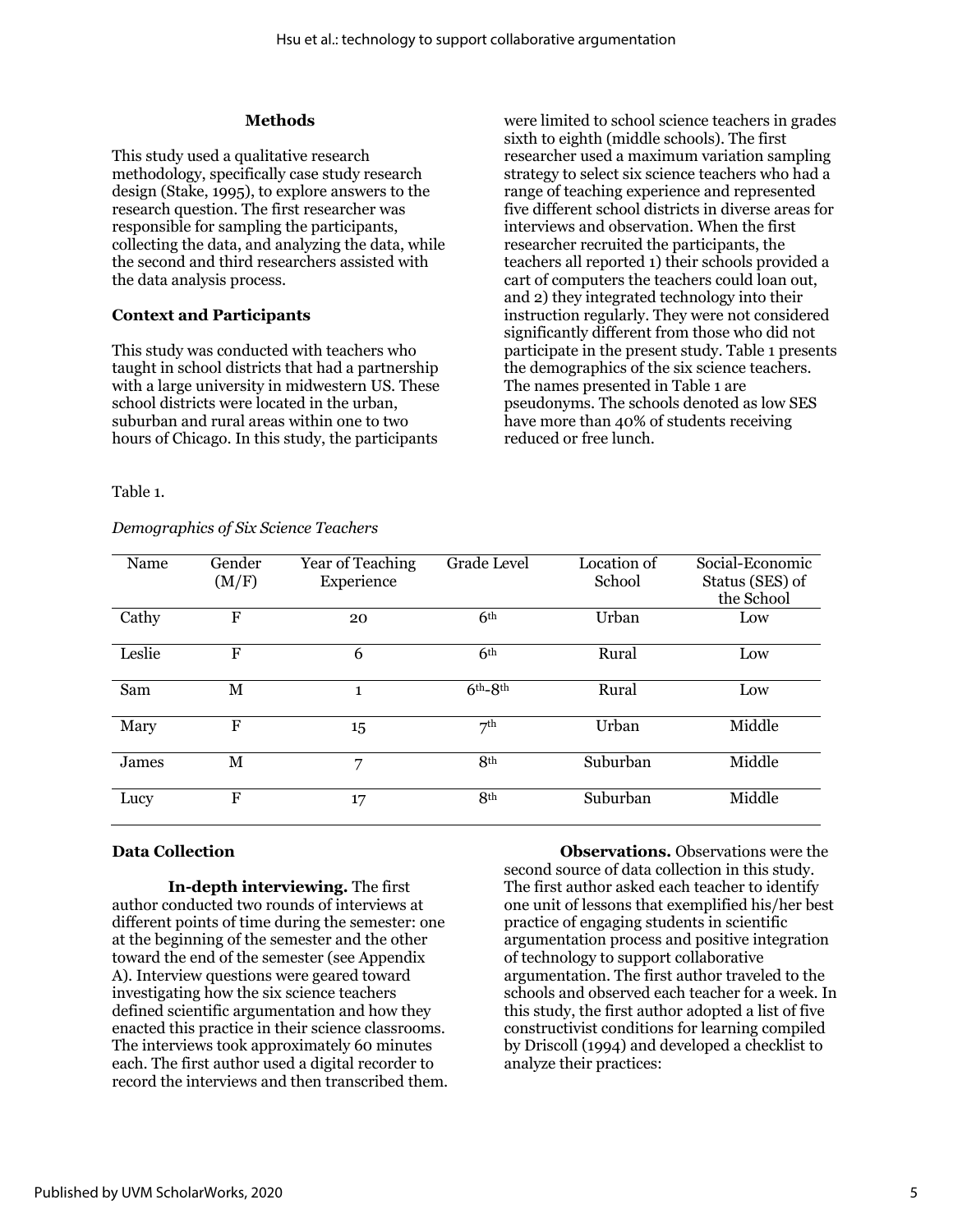- 1. Provide complex learning environments that incorporate authentic activity
- 2. Promote social negotiation as an integral part of learning
- 3. Juxtapose instructional content and include access to multiples modes of representation
- 4. Nurture reflexivity
- 5. Emphasize student-centered instruction

The first author also adopted Doering and Roblyer's (2010) view of technology in constructivism to analyze how each teacher integrated technology to enhance the scientific argumentation process and developed a checklist. The checklist includes fostering creative problem-solving and metacognition, building mental models and increasing knowledge transfer, fostering group cooperation skills, and allowing for multiple and distributed intelligences. Observation data were used to triangulate the interview data.

#### **Data Analysis**

In this multiple-case study, the researchers used a specific analytical strategy, cross-case synthesis, to analyze the six cases. The goal of cross-case synthesis is to retain the integrity of the entire case and to compare or synthesize any within-case patterns across the cases (Yin, 2018). First, we began identifying the withincase patterns. We conducted the analysis using two coders at two levels. We followed the coding method for qualitative inquiry outlined by Saldaña (2015), which prescribes a cyclical model that moves from codes to categories and eventually themes. In his method, methods in the first-cycle coding involved a more direct description of the data. We used data-driven codes and assigned a descriptive code such as ISA (importance of scientific argumentation), TSA (training of scientific argumentation), WSA (ways of introducing scientific argumentation), ITSA (involvement of technology to engage students in scientific argumentation), and TTSA (types of technology to engage students in scientific argumentation) to all data sources. We repeated the same procedure to assign all codes for all data sources of each participant in the first cycle. The second cycle coding entailed additional analytical processes such as classifying how the teachers integrated scientific argumentation as part of learning and how they integrated technology to support the scientific argumentation process.

Second, after drawing some tentative conclusions about these within-case patterns, we continued to examine the relationships across the cases and developed themes. For example, based on the cross-case analysis, we identified how they integrated scientific argumentation as part of learning in their science classroom. Thus, we developed the first theme: Six teachers regarded scientific argumentation as an important science practice, but five of them integrated this practice into their science class without formally introducing it. We continued to develop the second theme, using the same procedure. The inter-rater reliability for the two levels of coding was approximately 80%.

## **Establishing Trustworthiness of Qualitative Data**

This study adopted triangulation, peer debriefing, and thick description to ensure trustworthiness had been met (Lincoln & Guba, 1985). Multiple data sources, including interview transcripts and observation data, were compared to confirm the emerging findings. In peer debriefing, we consistently shared the emerging findings with each other and explained our thinking processes to each other to resolve disagreements. Additionally, we provided very detailed descriptive data to support the readers' decision making.

#### **Findings**

The purpose of this study was to explore how middle school science teachers enact the practice of collaborative scientific argumentation in their science classrooms with the support of technology. In this section, we present two themes. One theme is concerned with how the teachers integrated scientific argumentation into their science classroom and the other focuses on their use of technology to support scientific argumentation.

**Theme one: Six teachers regarded scientific argumentation as an important science practice, but five of them integrated this practice into their science class without formally introducing it.** All teachers regarded scientific argumentation as an important science practice. Cathy, a sixth-grade science teacher, defined scientific argumentation as a way for "students to state a claim and support it with evidence or data and then try to convince others to agree with the claim." She believed that scientific argumentation "will help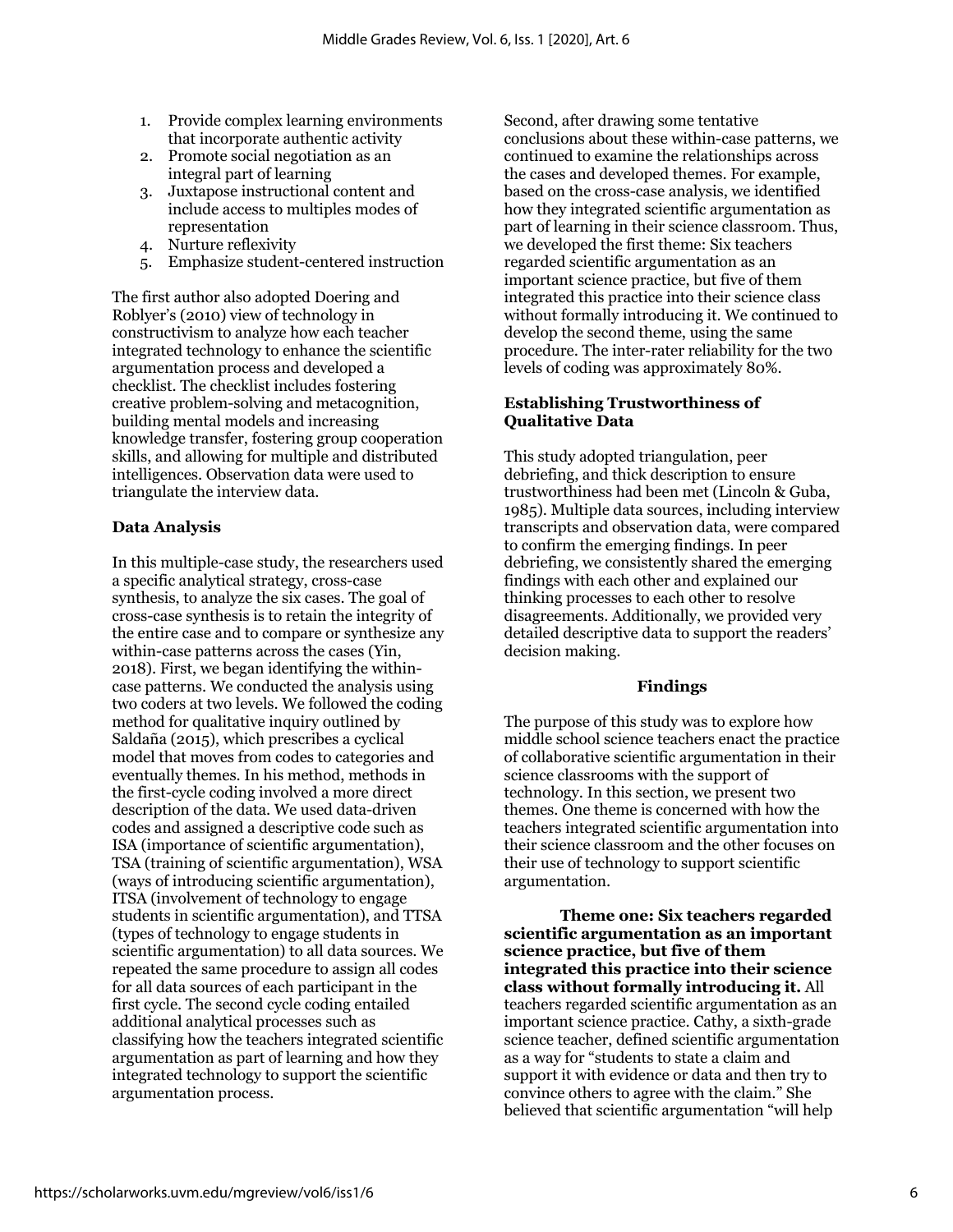students develop critical thinking skills and communication skills." Leslie, a sixth-grade science teacher, shared the purpose of scientific argumentation with her students and said, "I keep telling them scientists don't work just in the corner by themselves.…It's okay that you and I don't agree, but we have a reason…you have to have some evidence. Science is about data and evidence." As a science teacher in sixth through eighth grade, Sam's definition of scientific argumentation was similar to Cathy's and Leslie's. As an eighth-grade science teacher, Lucy defined it as a way "to allow for conversation between the students to refine, question and allow for redefinition…more than a debate because it is evidence-based and not just with quantitative data but qualitative data." Another eighth-grade science teacher, James, shared a similar definition and elaborated on the evidence in scientific argumentation: "The evidence is either the qualitative or the quantitative with the data they either collected through research or maybe they obtain through a lab setting." As a seventh-grade science teacher, Mary's definition of scientific aligned with Lucy's.

However, Cathy also found that her students "initially struggle with being able to see another person's perspective." She recalled that "one year, I had them argue whether or not the US should adopt the metric system." Leslie pointed out that one of the struggles the students had is "they don't always understand they need to have the evidence to support their reasons," and Sam shared a similar observation. Lucy elaborated the concern:

It is definitely difficult for them initially. The hardest part is to get them to understand the abstract part by pulling the connection without telling them what the connection is. Showing them concrete models is helpful, but a lot of times it is like you still don't get it. Sometimes even with models and the discussion, they still don't make the connection and I don't know how else to make that connection for them. How do you teach abstract thinking without telling them the connection? Guiding them to that thought process is always a challenge because everybody is different; their brains are all different in that aspect based on their background knowledge, what they know, what they understand from lab, the information they processed and caught, and what missing.

James shared his observation about students' difficulty with reasoning and said, "The reasoning is the most difficult part for them, but that's where they elaborate how their evidence supports their claim." Mary's observation echoed Cathy's, Leslie's, Sam's, James's, and Lucy's.

Most teachers did not have any training in the practice of scientific argumentation and introduced the practice into their science classroom informally. Cathy integrated scientific argumentation spontaneously. She said, "I have not formally practiced argumentation in my classroom." Although she was aware that scientific argumentation is one of the most important science practices in the Next Generation Science Standards (NGSS), she said, "I have not had any training or professional development addressing argumentation in the classroom." Leslie said, "Many teachers may not do it formally or they may not call it scientific argumentation….I had an activity on scientific argumentation about alternative energy last year" and added,

I collaborated with the language arts teacher. She taught the students about the structure and I just guided them to the topic or to the research of evidence. Scientific argumentation kind of pushes them to think about it a little bit more than just surface.

She also stressed she integrated this practice to engage students in science. She explained,

Middle school science becomes more abstract. It is really important to maintain excitement and enthusiasm in science in the classroom. If you lose them in middle school, it's done…Scientific argumentation would be helpful because students are getting away from the clear-cut definition to more inquiry or new investigation.

Sam did not learn scientific argumentation in college courses, but he learned it from his cooperating teacher while student teaching. The cooperating teacher was retired from a college faculty position. Lucy discussed her experience with learning scientific argumentation in different courses in college and said, "We have talked about how evidence should support your findings." She discussed her approach teaching students through a scientific argumentation process and said,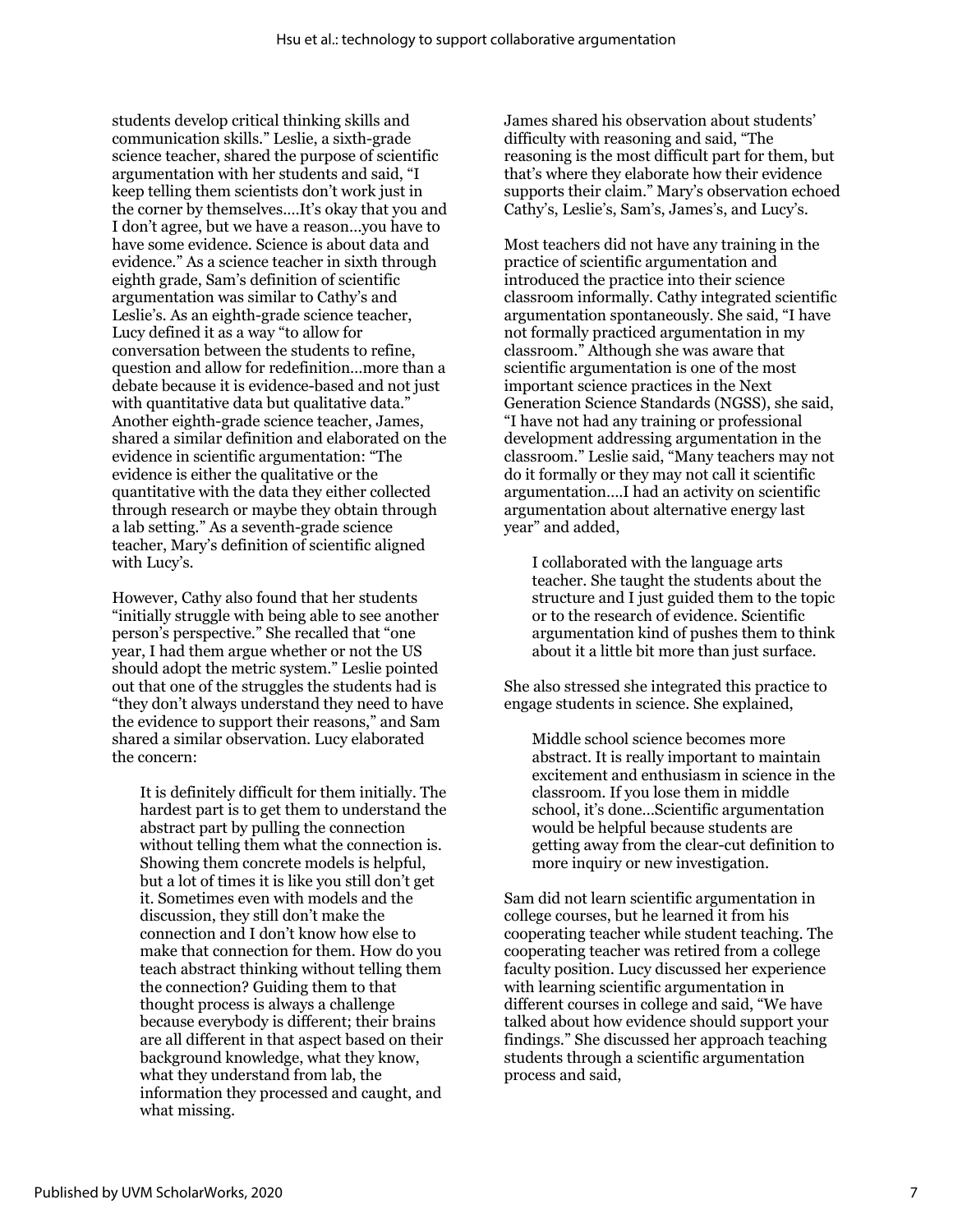A lot of modeling, but also having concrete labs that support their findings like vary clearly at first. For example when we are studying chemical change, we take sugar cubes, we heat them up and we separate the carbon and the water vapor. They can definitely see that it's very concrete, it's very visual, it's very multi-sensory.

James learned the practice of scientific argumentation from a professional conference teaching about NGSS argumentation. Although James did not introduce this practice formally, he integrated both verbal and written forms of scientific argumentation when he saw fit. He said, "They are not going to be able to explain it in writing if they are not first verbalizing it out loud." Mary's experience is similar to James's. She learned scientific argumentation from a professional colleague at college and did not formally introduce this practice to her students.

#### **Theme two: All teachers integrated different forms of technology to engage students in scientific argumentation.**

Cathy involved students in playing a game when she engaged them in the scientific argumentation process. She regarded the game as a better way "to get the students more involved." In the activity, the student teams learned about all the energy sources and then were assigned to represent one specific energy source. Cathy projected the Great Energy Game Board onto the smart board, which fostered collaboration among students on the same team. The objective of the game was to be the first team to reach the top of the game board. The game was played in rounds. When they played the game, the team members looked at the game board on the smart board and developed scientific argumentation about the merits of their source versus the others. Specifically, each team was given the opportunity to move its token up by stating a reason or evidence for its energy source. They could alternatively choose to move an opponent's token down by stating a counterargument to the opponent's energy source.

Leslie implemented the unit of alternative energy for 10 days. She covered each form of alternative energy – solar, wind, and geothermal – for one day. Toward the end of the unit, she had student teams participate in a conference and had the other student teams observe the conference talks. Leslie used the smart board to facilitate the scientific argumentation process by

showing the elements of scientific argumentation (e.g., reason, evidence, counterargument, rebuttal), which fostered collaboration on the student teams when discussing the reason and evidence for their assigned alternative energy and identifying counterarguments for the alternative energy of their opposing team. The two student teams sat face-to-face, and each team had a microphone. The student teams each gave a reason and evidence for why they thought their energy was positive. Then the student teams were given three minutes to come up with a counterargument to the opposing team's positive points in an attempt to score points for their team. For example, the geothermal group provided a counterargument to the biomass group. The biomass team had 30 seconds to prepare a rebuttal to the geothermal group's counterargument. The process was repeated for three rounds. Then they switched sides, and the biomass group offered a counterargument for geothermal. Leslie felt that overall the conference engaged the students. She also observed that "the practice really does help girls in scientific argumentation. I have noticed a shift in girls' confidence. They feel more secure what they know…. Boys just want to state the fact and that's over." Sam used a similar approach; however, Sam assigned the students to work in pairs, while Leslie formed student teams of three to four persons.

Lucy described her unit: "Moving toward NGSS we are starting to bring [the] real world into our classroom. The unit we are doing right now is a good example of that." In the observed lesson, she started a discussion about industrial evolution and CO2 emission and how they are affecting the environment. Lucy assigned each student one task (e.g., recorder, group leader) and asked the student teams to test different fuel sources and explore alternative fuel sources other than fossil fuels. They discussed the pros and cons of the different alternative fuel sources. The student teams were engaged in scientific argumentation through using the data from their lab and the research they had completed with their Chromebooks. The students knew that biofuel does not work as well in the cold weather, which is a big stumbling block and could be evidence for a counterargument. But they also knew that bio-diesel produces less carbon dioxide. This unit really lent itself well to scientific argumentation. The Chromebooks afforded the student teams the ability to collaborate in the scientific argumentation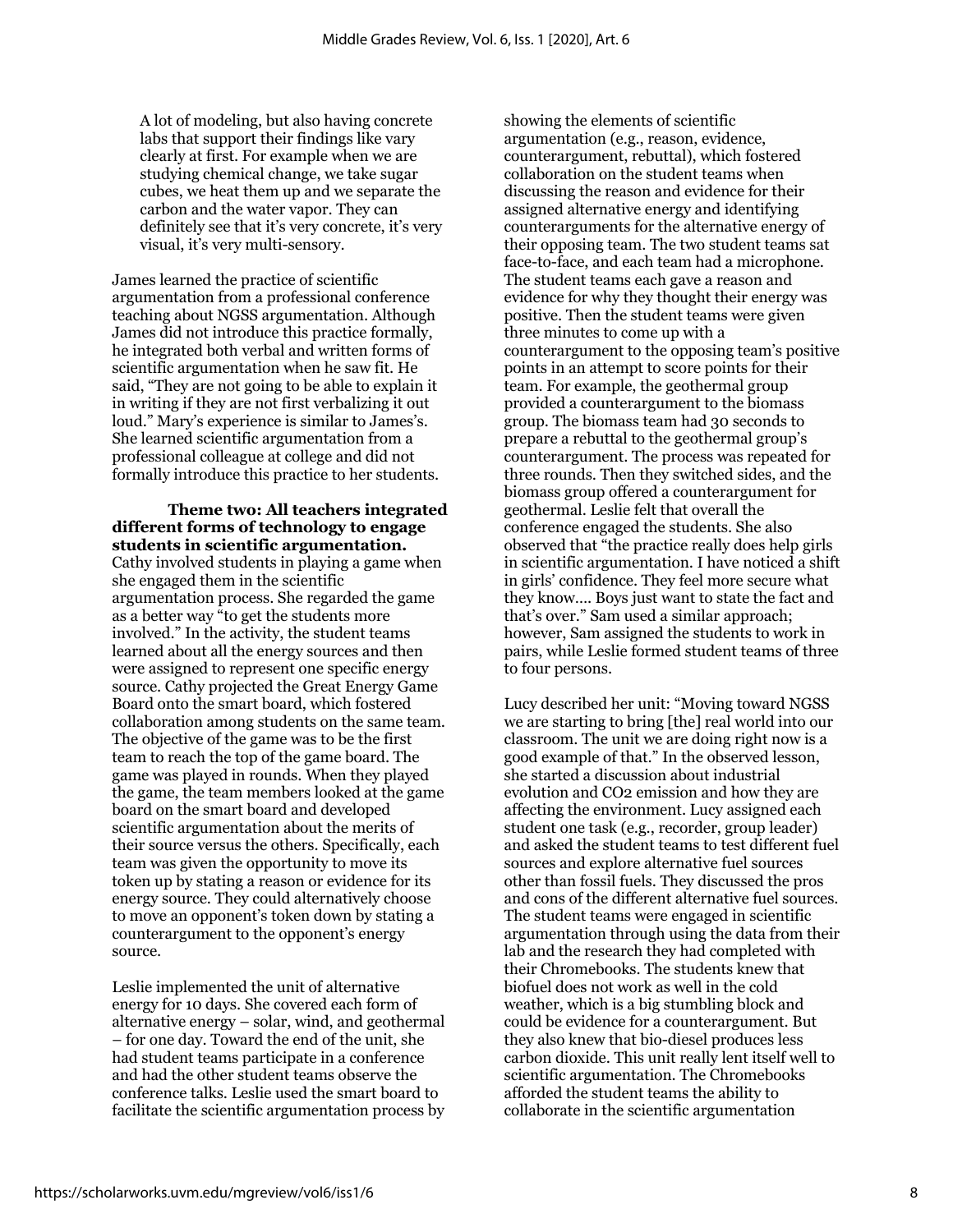process by accessing data and content on the Internet and using the data and content for reasons, evidence, counterargument, or rebuttals.

Mary's unit was similar to Lucy's. The biggest difference was that Mary used a computerassisted program to support the scientific argumentation process. Each student team used Lucidchart, a concept-map type of a computerassisted application, to present their arguments against a team without verbally talking to the other team. The visual representation of the concept-map type of application supported cognitive processes and allowed the students to make their thinking visible and to monitor the development of reason and evidence. Additionally, the visual representation also facilitated the sharing of cognitive load by providing support for developing reason and evidence as well as providing more resources for developing counterargument and rebuttals.

In the observed unit, James conducted a miniunit on finches that lasted from Monday to Friday. The objective of the unit was to discover information about what may have caused a decline in the finch population on the island of Daphne Major. James presented the evidence collected by scientists with the document camera. The students worked in teams of three to four to determine what was causing the finches to die and used the data from the websites James provided for the reasons and evidence. Additionally, the students used this information to engage in scientific argumentation using evidence about why some finches die and why some do not. By working collaboratively, the student teams presented this information to the group and argued with one another based on the evidence they researched on a computer. Through the scientific argumentation, each student team came to a single conclusion of what was causing disruption of the finch population.

## **Discussion and Conclusion**

All teachers regarded scientific argumentation as an important science practice and their views of scientific argumentation are consistent with earlier views of the scholars. All teachers defined scientific argumentation as a process of constructing an explanation based on evidence and of identifying solutions (Andriessen, 2006). To these teachers, scientific argumentation involved these young adolescents in a social

negotiation process that motivated them to be engaged in science learning process.

Most teachers had not received formal training in the practice of scientific argumentation. In light of the reform efforts, researchers have used different approaches to develop curricula to help middle-school students develop argumentation skills in formal learning environments (Iordanou, 2010; Kuhn, 2010). However, it seems professional development for teachers in this specific practice is lacking. Most teachers learned this practice in a variety of informal ways through colleagues, professional conferences, or self-study. The lack of professional development might be the reason they did not formally introduce this practice in class. As pointed out by Driver, Newton, and Osborne (2000), the lack of teachers' pedagogical skills in organizing collaborative argumentation within the classroom and lack of opportunities for students' practice of collaborative argumentation within the classroom are significant impediments to establishing collaborative argumentation as a central activity in science education.

All teachers also pointed out the challenges in integrating scientific argumentation into their science classroom. Their observations are consistent with previous research (Belland et al., 2011; Crowell & Kuhn, 2014; Walton, 1996). Although these young adolescents seemed capable of developing reasons, they had trouble providing evidence to support reasons as well as providing the connection between reasons and evidence. Additionally, these young adolescents sometimes had difficulty seeing other's perspectives and might have failed to provide rebuttals and counterarguments. These difficulties might be attributed to young adolescents' cognitive development, which takes time to grow (Piaget, 1972). Because science becomes more difficult and abstract in middle schools, the use of collaborative scientific argumentation seemed to sustain young adolescents' interest in science and further engage them in science learning. Additionally, scientific argumentation seemed to involve young adolescents in inquiry-based investigation instead of clear-cut answers. With less emphasis on memorization of science facts, young adolescents might be open to choosing science as their career. Young adolescence is a critical age during which students decide whether they will pursue science as their career (Belland et al., 2011; Rapanta, Garcia-Mila, & Gilabert, 2013).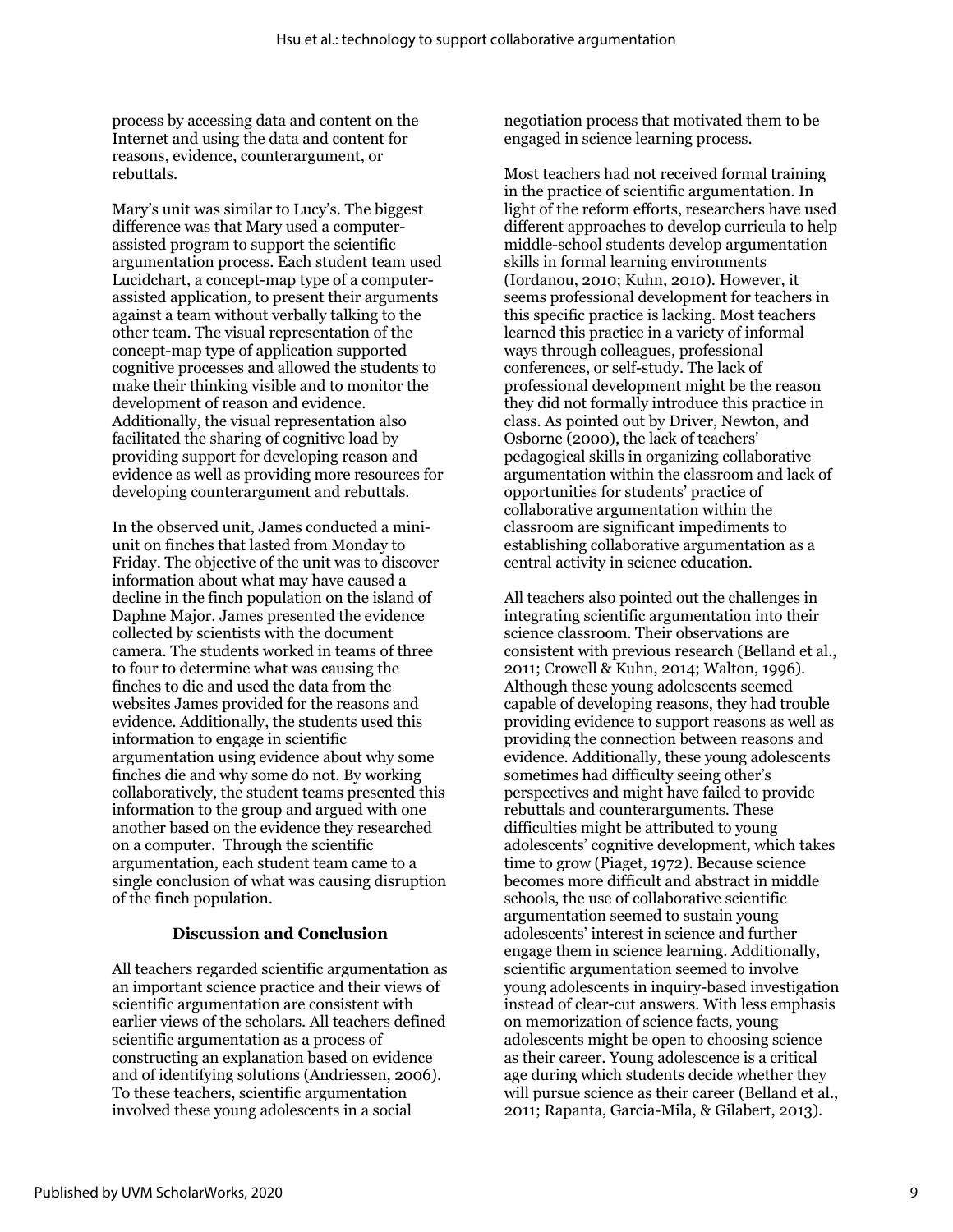All teachers integrated collaborative scientific argumentation as part of science learning. All teachers involved their students in collaborative scientific argumentation through small groups. They also situated collaborative scientific argumentation in the context of authentic science issues, such as energy, and aimed at creating a student-centered learning environment. The learning environments created by these science teachers reflect a number of critical elements in constructivist learning environments (Driscoll, 1994); however, the teachers in low-income school districts tended to add playful qualities (e.g., a game board, a conference style) to engage their students in the development of scientific argumentation. Play is an important part of our mental and social development (Garvey, 1977; Herron & Sutton-Smith, 1971; Reaney, 2019), has great potential for connecting to inquirybased research, and could be an effective way to employ collaborative scientific argumentation for students who come from low-income families and might not have a positive identity with science. Additionally, all teachers integrated technology to support the scientific argumentation process in a variety of ways. Consistent with the previous research (Davidsen & Vanderlinde, 2016; Higgins, Mercier, Burd, & Hatch, 2011), use of smart boards by all of the teachers afforded collaboration among the students in the scientific argumentation process. In the process, the teachers used smart boards to guide the students to articulate reasons, evidence, rebuttals, and counterarguments. In terms of affordance, three teachers used the internet to engage students in researching data in the scientific argumentation process. Among these three teachers, one teacher used conceptmap software to support representation of scientific argumentation in the process. The students in these three teachers' science classrooms were able to use research findings and draw on multiple sources of data to support their argumentation in terms of evidence. These students came from middle-class or uppermiddle-class families.

Overall in this study, the teachers integrated scientific argumentation through different topics (e.g., alternative energy, decline in the finch population). They also implemented scientific argumentation for different timelines (e.g., one day, one week, 10 days). Moreover, they used the elements of scientific argumentation in different ways. Some used evidence, reason,

counterargument, and rebuttal, while others only used evidence and reason.

Because young adolescents sometimes have difficulty seeing other's perspectives and might fail to provide rebuttals and counterarguments, it is important to provide professional development on strategies to guide students in developing counterarguments and rebuttals. In terms of use of technology, it could be helpful to introduce professional development on the types of technology and to discuss what affordance each type of technology could offer to support the scientific argumentation process. Using technology to guide students to represent scientific argumentation in concept-map software seems to be a new practice for teachers although this practice has showed potential in facilitating students' development in scientific argumentation in current research (Author, 2016).

In this study, the findings suggested a need to provide professional development for teachers to learn about scientific argumentation, specifically formal instruction addressing the elements of scientific argumentation with which young students are struggling. The findings can be used to design and develop professional development training experiences for in-service science teachers and pre-service teachers.

#### **References**

- Andriessen, J. (2006). Arguing to learn. In R. K. Sawyer (Ed.), *The Cambridge handbook of the learning sciences* (pp. 443–460). New York, NY: Cambridge University Press.
- Andriessen, J., Baker, M., & Suthers, D. (Eds.). (2003). Argumentation, computer support, and the educational context of confronting cognitions. In *Arguing to learn* (pp. 1–25). Netherlands: Springer. doi:10.1007/978- 94-017-078-7
- Baker, T. R. (2015). WebGIS in education. In O. Muniz, A. Demmirci, & J. van der Schee (Eds.), *Geospatial technologies and geography education in a changing world* (pp. 105-115). Netherlands: Springer. doi:10.1007/978-4-431-55519-3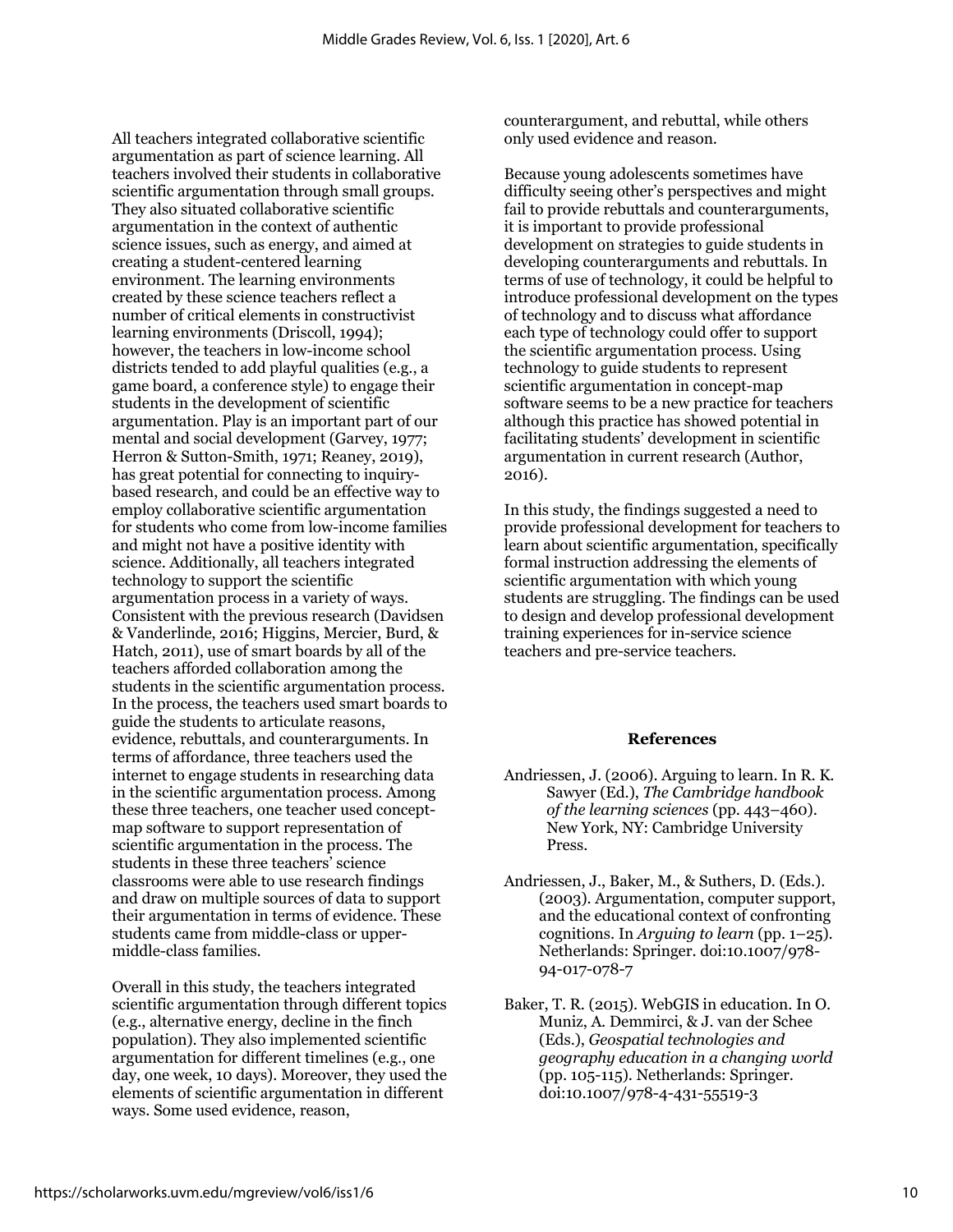- Belland, B. R., Glazewski, K. D., & Richardson, J. C. (2011). Problem-based learning and argumentation: Testing a scaffolding framework to support school students' creation of evidence-based arguments. *Instructional Science*, *39*(5), 667–694.
- Blank, L. M., Almquist, H., Estrada, J., & Crews, J. (2016). Factors affecting student success with a Google Earth-based earth science curriculum. *Journal of Science Education and Technology, 25*(1), 77-90.
- Bruner, J. (1986). *Actual minds, possible worlds*. Cambridge, MA: Harvard University Press.
- Carr, C. S. (2003). Visualizing argumentation: Software tools for collaborative and educational sense making. In P. A. Kirschner, S. J. Buckingham Shum, & C. S. Arr (Eds.), *Using computer supported argument visualization to teach legal argumentation* (pp. 75–96). London, UK: Springer.
- Cho, K. L., & Jonassen, D. H. (2003). The effects of argumentation scaffolds on argumentation and problem solving. *Educational Technology Research and Development*, *50*(3), 5–22.
- Christie, D., & Viner, R. (2005). Adolescent development. *BMJ*, *330*(7486), 301–304. doi:10.1136/bmj.330.7486.301
- Crowell, A. (2011). *Assessment of a three-year argument skill development curriculum.* Retrieved from http://academiccommons.columbia.edu/c atalog/ac:132281
- Crowell, A., & Kuhn, D. (2014). Developing dialogic argumentation skills: A three-year intervention study. *Journal of Cognition and Development*, *15*(2), 363–381. doi:10.1080/15248372.2012.725187
- Davidsen, J., & Vanderlinde, R. (2016). 'You should collaborate, children': A study of teachers' design and facilitation of children's collaboration around touchscreens. *Technology, Pedagogy and Education, 25*(5), 573–593.
- Doering, A. H., & Roblyer, M. D. (2010). *Integrating educational technology into*

*teaching* (4th ed.). Upper Saddle River, NJ: Allyn & Bacon.

- Driscoll, M. P. (1994). *Psychology of learning for instruction*. Boston, MA: Allyn & Bacon.
- Driver, R., Newton, P., & Osborne, J. (2000). Establishing the norms of scientific argumentation in classrooms. *Science Education*, *84*(3), 287–312.
- Easterday, M. W., Aleven, V., Scheines, R., & Carver, S. M. (2009). Constructing causal diagrams to learn deliberation. *International Journal of Artificial Intelligence in Education*, *19*(4), 425–445.
- Ertmer, P. A. (2005). Teacher pedagogical beliefs: The final frontier in our quest for technology integration? *Educational Technology Research and Development*, *53*(4), 25–39.
- Felton, M., & Kuhn, D. (2001). The development of argumentative discourse skill. *Discourse Processes*, *32*(2&3), 135–153.
- Garvey, C. (1977). *Play*. Cambridge, MA: Harvard University Press.
- Hennessy, S., Wishart, J., Whitelock, D., Deaney, R., Brawn, R., La Velle, L., ... & Winterbottom, M. (2007). Pedagogical approaches for technology-integrated science teaching. *Computers & Education*, *48*(1), 137–152.
- Higgins, S., Mercier, E., Burd, E., & Hatch, A. (2011). Multi-touch tables and the relationship with collaborative classroom pedagogies: A synthetic review. *International Journal of Computer-Supported Collaborative Learning, 6,*  515–538.
- Herron, R. E., & Sutton-Smith, B. (1971). *Child's play*. New York, NY: Wiley.
- Hsu, P.-S., Van Dyke, M., Chen, Y., & Smith, T. J. (2016). A cross-cultural study of the effect of a project-based learning environment that incorporates a graphoriented, computer-assisted application on middle school students' science knowledge and scientific argumentation.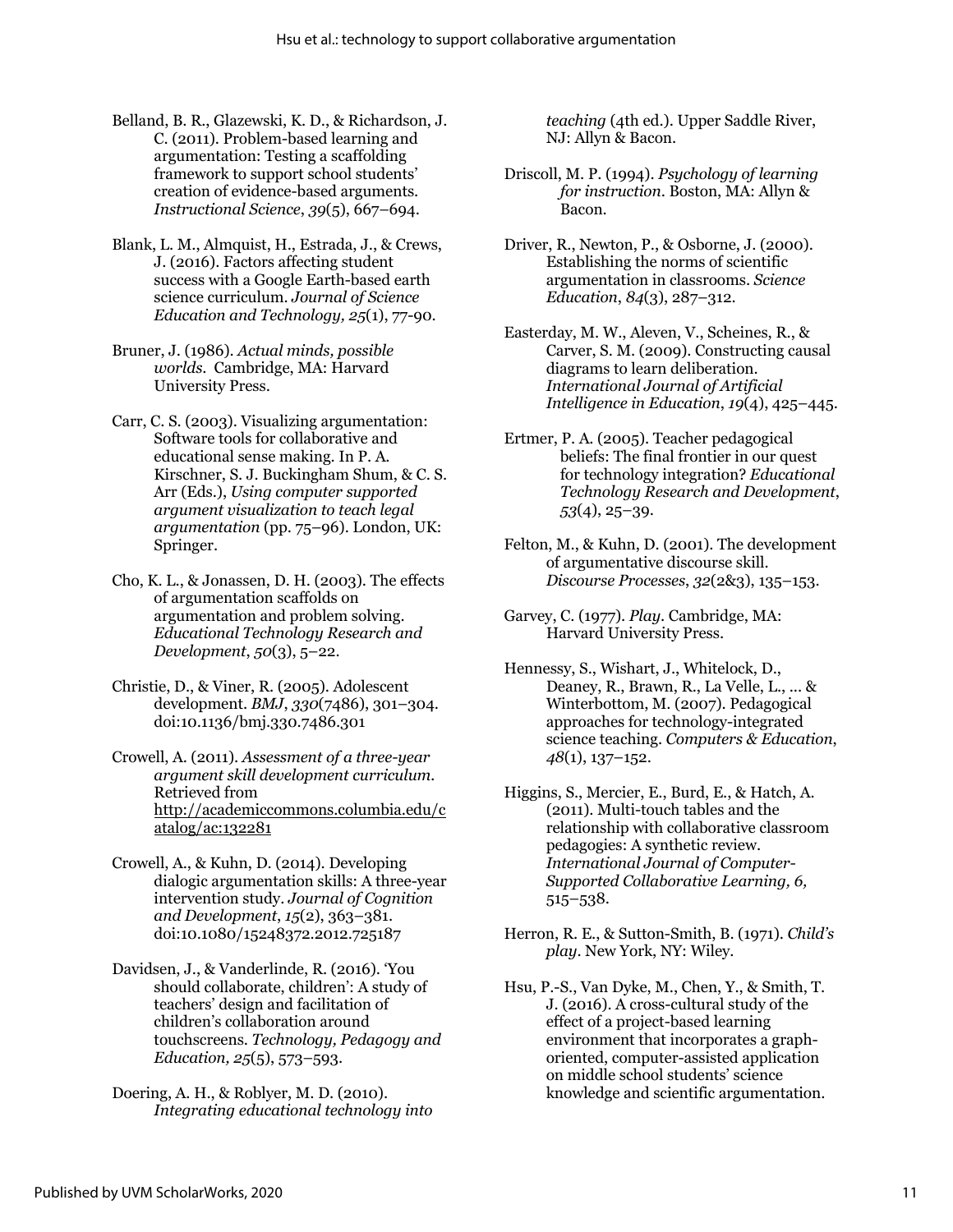*Journal of Computer Assisted Learning, 32*(1), 51-76*.*

- . International Society for Technology in Education. (2005). *The new national education technology plan*. Eugene, OR: ISTE.
- Iordanou, K. (2010). Developing argument skills across scientific and social domains. *Journal of Cognition and Development*, *11*(3), 293–327. doi:10.1080/15248372.2010.485335
- Jonassen, D. H., & Kim, B. (2010). Arguing to learn and learning to argue: Design justifications and guidelines. *Educational Technology Research and Development*, *58*, 439–457.
- Kiili, C. (2012). Argument graph as a tool for promoting collaborative online reading. *Journal of Computer Assisted Learning*, *29*(3), 248–259. doi:10.1111/j.1365- 2729.2012.00492.x
- Kim, I.-H., Anderson, R. C., Nguyen-Jahiel, K., & Archodidou, A. (2007). Discourse patterns during children's collaborative online discussions. *Journal of the Learning Sciences*, *16*(3), 333–370. doi.org/10.1080/10508400701413419
- Kuhn, D. (1993). Science as argument: Implications for teaching and learning scientific thinking. *Science Education*, *77*(3), 319–337. doi:10.1002/sce.3730770306
- Kuhn, D. (2010). Teaching and learning science as argument. *Science Education*, *94*(5), 810–824.
- Kuhn, D., & Udell, W. (2003). The development of argument skills. *Child Development*, *74*(5), 1245–1260. doi:10.1111/1467- 8624.00605
- Kuhn, D., Goh, W., Iordanou, K., & Shaenfield, D. (2008). Arguing on the computer: A microgenetic study of developing argument skills in a computer-supported environment. *Child Development*, *79*(5), 1310–1328. doi:10.1111/j.1467- 8624.2008.01190.x
- Kuhn, D., Wang, Y., & Li, H. (2010). Why argue? Developing understanding of the purposes and values of argumentative discourse. *Discourse Processes*, *48*(1), 26–49. doi:10.1080/01638531003653344
- Levin, T., & Wadmany, R. (2008). Teachers' views on factors affecting effective integration of information technology in the classroom: Developmental scenery. *Journal of Technology and Teacher Education*, *16*(2), 233–263.
- Lincoln, Y. S., & Guba, E. G. (1985). *Naturalistic inquiry*. Thousand Oaks, CA: Sage.
- Mama, M., & Hennessy, S. (2013). Developing a typology of teacher beliefs and practices concerning classroom use of ICT. *Computers & Education*, *68*, 380–387. doi:10.1016/j.compedu.2013.05.022
- McCrory, R. S. (2006). Technology and teaching: A new kind of knowledge. In E. A. Ashburn & R. E. Floden (Eds.), *Meaningful learning using technology: What educators need to know and do* (pp. 141–161). New York, NY: Teachers College Press.
- NGSS Lead States. (2013). *Next generation science standards: For states, by states*. Washington, DC: National Academies Press.
- Pajares, F. M. (1992). Teachers' beliefs and educational research: Cleaning up a messy construct. *Review of Educational Research*, *62*(3), 307–332.
- Piaget, J. (1972). Intellectual evolution from adolescence to adulthood. *Human Development*, *15*(1), 1–12.
- Rapanta, C., Garcia-Mila, M., & Gilabert, S. (2013). What is meant by argumentative competence?: An integrative review of methods of analysis and assessment in education. *Review of Educational Research*, *83*(4), 483–520. doi:10.3102/0034654313487606
- Reaney, M. J. (2019). *The place of play in education*. London, UK: Routledge.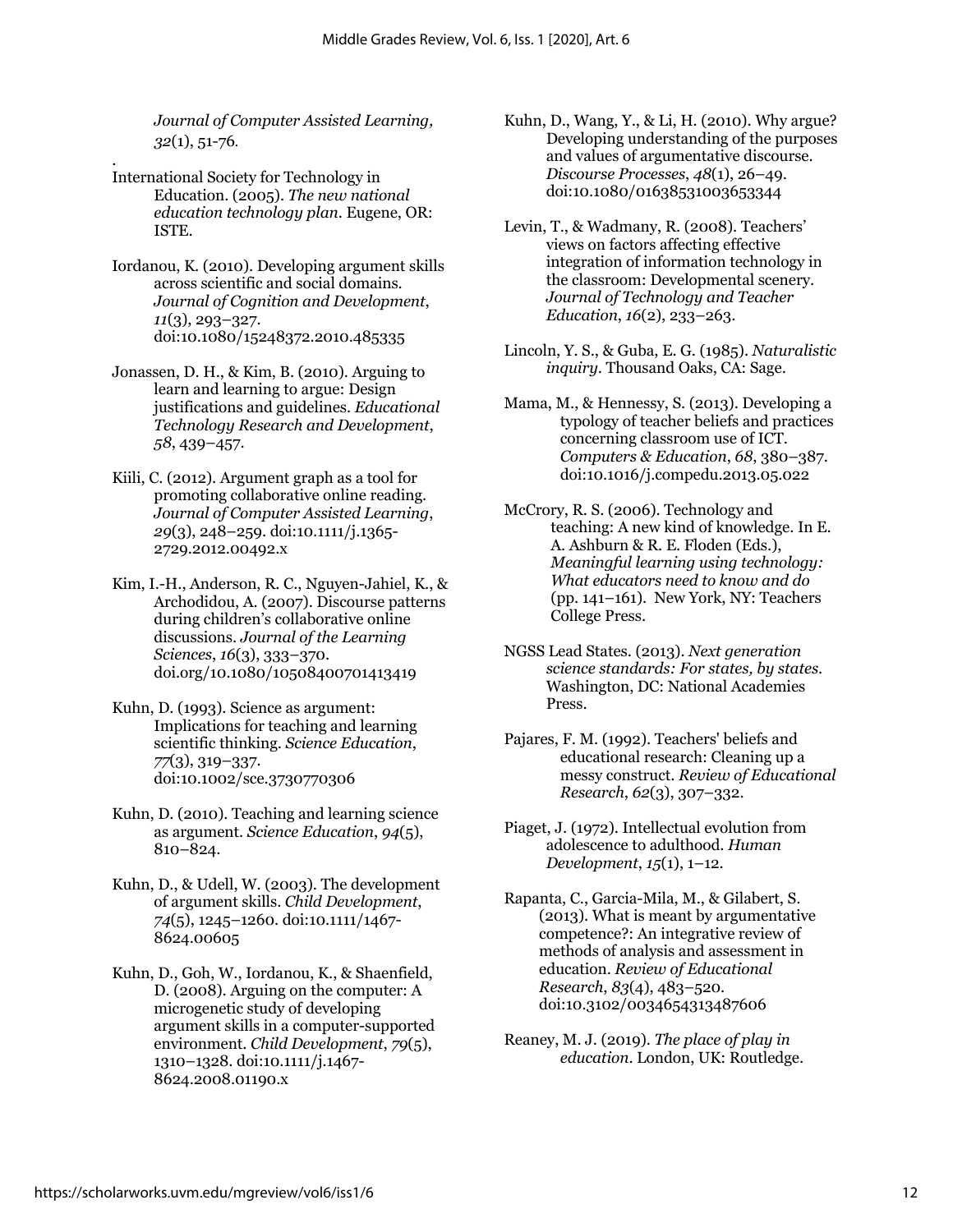- Saldaña, J. (2015). *The coding manual for qualitative researchers*. Thousand Oaks, CA: Sage Publications.
- Sampson, V., Enderle, P. J., & Walker, J. P. (2012). The development and validation of the assessment of scientific argumentation in the classroom (ASAC) observation protocol: A tool for evaluating how students participate in scientific argumentation. In *Perspectives on scientific argumentation* (pp. 235–264). Netherlands: Springer.
- Skinner, B. F. (1938). *The behavior of organisms: An experimental analysis.*  New York, NY: Appleton-Century-Crofts.
- Stake, R. E. (1995). *The art of case study research*. Thousand Oaks, CA: Sage.
- Suthers, D. D., Vatrapu, R., Medina, R., Joseph, S., & Dwyer, N. (2008). Beyond threaded discussion: Representational guidance in asynchronous collaborative learning environments. *Computers & Education*, *50*(4), 1103–1127. doi:10.1016/j.compedu.2006.10.007
- Trust, T. (2018). 2017 ISTE standards for educators: From teaching with technology to using technology to empower learners. *Journal of Digital Learning in Teacher Education, 34* (1), 1–3. doi:10.1080/21532974.2017.1398980
- Vygotsky, L. S. (1978). *Mind and society: The development of higher mental processes.* Cambridge, MA: Harvard University Press.
- Walton, D. N. (1996). *Argumentation schemes for presumptive reasoning*. Mahwah, NJ: Lawrence Erlbaum Associates.
- Yin, R. K. (2018). *Case study research and applications: Design and methods*. Thousand Oaks, CA: Sage Publications.